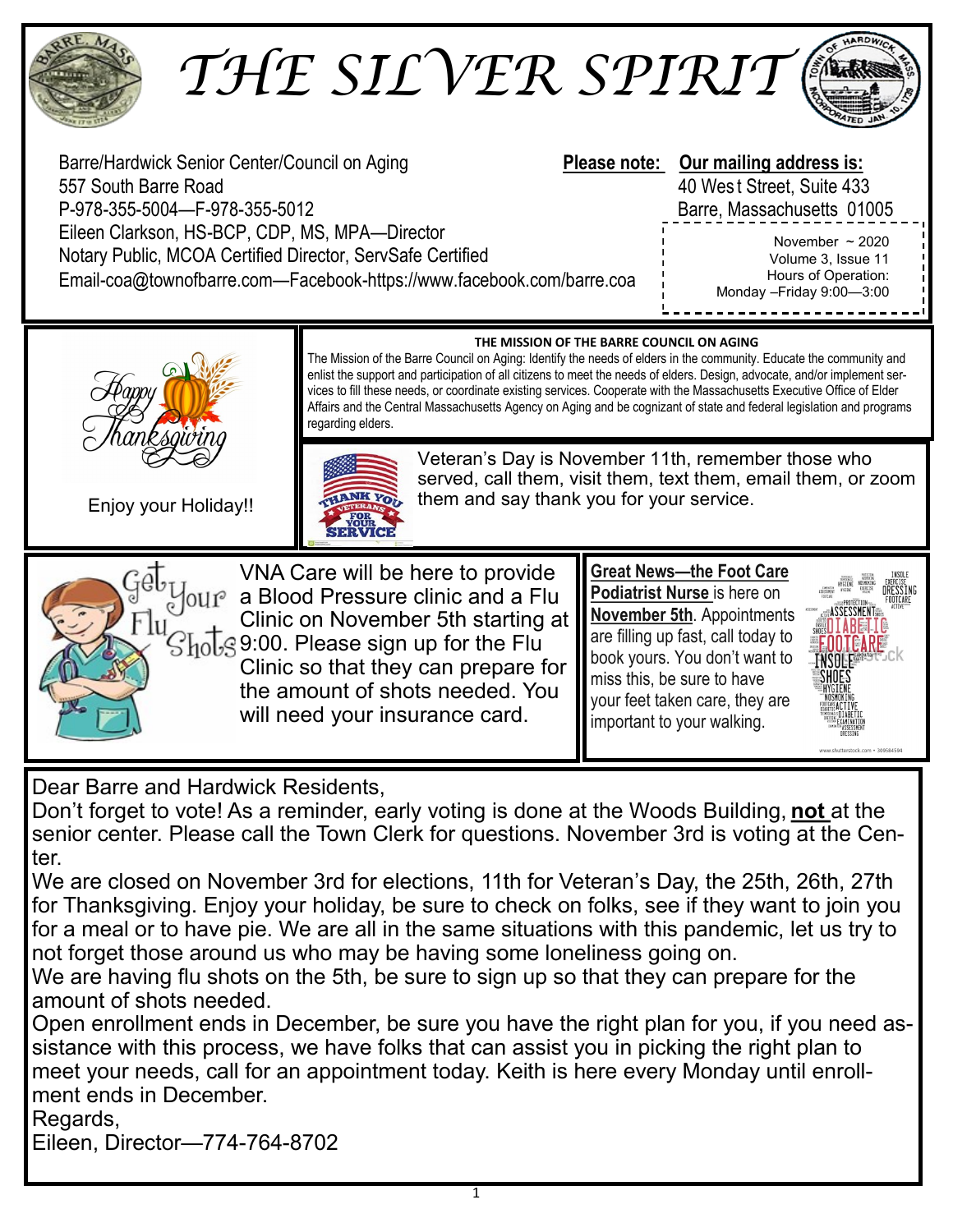## *Information, Services and Resources*

We are now able to have 4 (four) to a table, sitting without masks while you are eating or drinking, however, when you are walking around, please put your mask on. Be sure to sanitize your hands when you enter at the desk, there are 2 (two) options to sanitize. I am working on a slow reopening, Bingo is back on Thursday starting at 10:45 till done. And going forward Bingo will be every Monday, starting at 9:00 and every Thursday starting at 10:45 after coffee hour. We will be using paper cards that will be disposed of at the end of the games, if you have a dauber, please bring it with you. You will receive a packet of playing cards and a dauber if you do not have one (which will need to be returned). A packet of cards (3 (three) to sheet) will be enough for 10 games (so that **HAPPINESS IS YELLING** is 10 sheets with 3 Bingo squares on the sheet) and will be \$6.00 for the packet and a single sheet for a game of your choice. Extra packets may be purchased with a limit of 5 sheets per game.

Keith Aubin from Integrity Medicare Advisors will be here on **every Monday.** Every year you have the option of changing your health coverage, IF you do not know if you have enough coverage or need help picking a plan, Keith is going to be the one to speak with. He is a Licensed Medicare Advocacy Advisor and will be able to steer you in the right direction. This is a free service and you don't need to do this alone. It can be very overwhelming and help is available for you. You don't want to miss this. Sign up is required due to the limiting space issues. Call me today to re-





**Social Security** is [funded by a payroll tax](https://www.aarp.org/retirement/social-security/questions-answers/how-is-social-security-funded/) of 12.4 percent on eligible wages — employees pay 6.2 percent and employers pay the other 6.2 percent (with self-employed workers paying the entire 12.4 percent). Next year, the maximum amount of earnings subject to the Social Security tax will increase to \$142,800 from \$137,700. The money paid in by today's workers goes to cover current benefits, with any excess going into the Social Security trust fund. Because of the growing number of Social Security beneficiaries — and, in part, a decrease in payroll taxes collected because of [pandemic-driven job losses](https://www.aarp.org/work/job-search/info-2020/september-unemployment-rate.html) — the Social Security system is facing increased stress. In their annual report, Social Security's trustees estimated that the trust fund for retired workers and their survivors will run short of money in 2034. A more pessimistic forecast from the Congressional Budget Office estimated that the reserves in the trust fund for retired workers and their survivors will be [depleted in](https://www.aarp.org/retirement/social-security/info-2020/benefits-trust-fund-runs-out-by-2031.html)  [2031.](https://www.aarp.org/retirement/social-security/info-2020/benefits-trust-fund-runs-out-by-2031.html) Even at that point, over three-quarters of benefits could still be paid out from incoming payroll taxes.

## **SNAP —-If you are having trouble applying for or keeping your Supplemental Nutrition Assistance Program (SNAP) benefits, the Department of Transitional Assistance's SNAP outreach unit can help.**

The Department of Transitional Assistance (DTA) has a SNAP outreach unit that can help you if you are having trouble applying for or keeping your **[Supplemental Nutrition Assistance Program \(SNAP\) benefits](https://www.mass.gov/snap-benefits-formerly-known-as-food-stamps)**. Our SNAP outreach unit can work with you, your **[local Transitional Assistance office](https://www.mass.gov/orgs/department-of-transitional-assistance/locations?_page=1)**, and community organizations to help you get and keep SNAP bene-

fits. **What is SNAP outreach?** SNAP outreach is a joint effort between the Department of Transitional Assistance (DTA) and local agencies and community organizations. DTA has nearly 80 SNAP outreach partners. Outreach partners can help you:

- Complete your SNAP application, interim report and recertification
- Understand the application process
- Gather and submit required verifications

Remain eligible for SNAP by helping with the recertification process —-**How do I find help?** You can find help by contacting a local SNAP outreach partner. The Senior Center is a Partner.

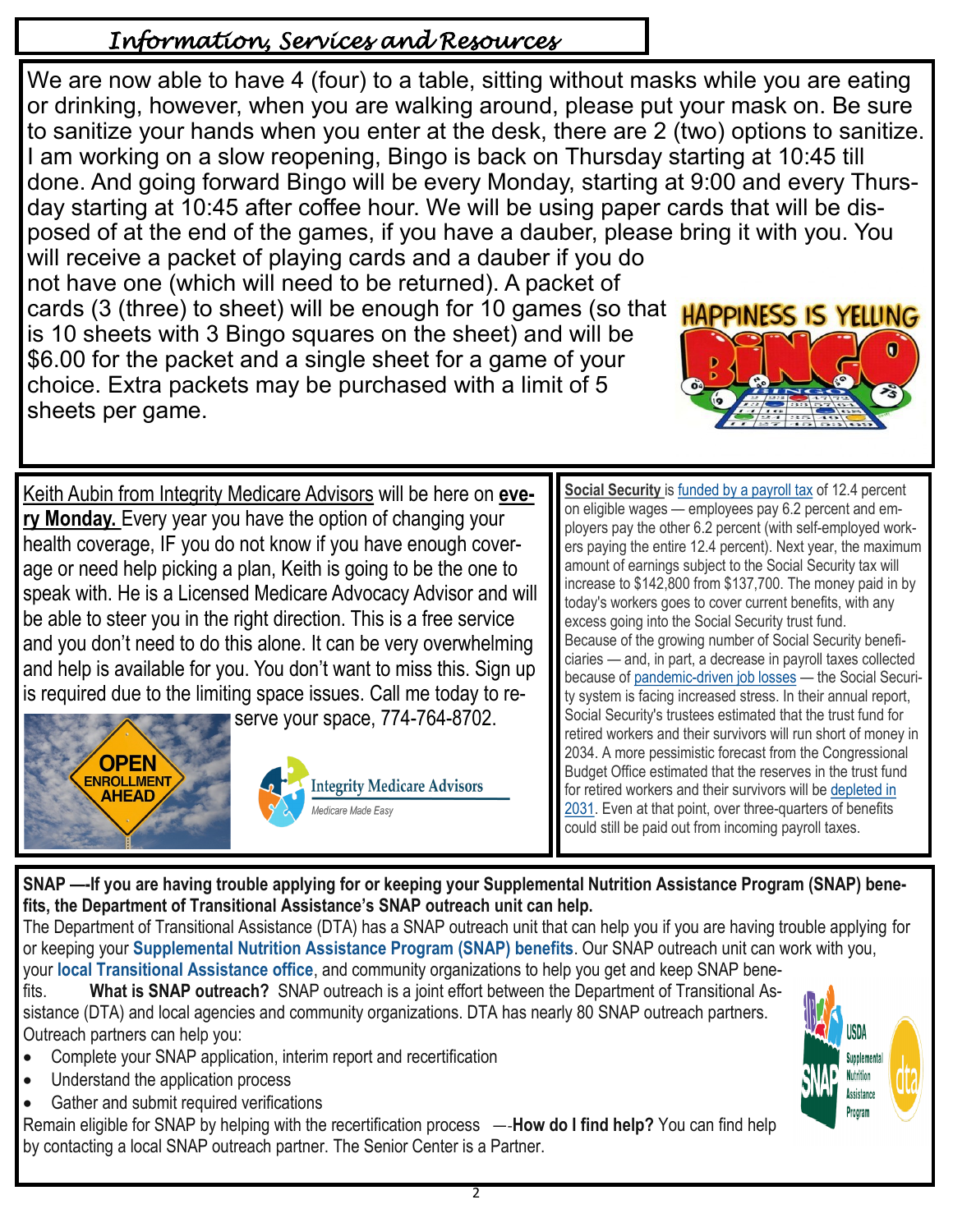Funding Sources: BCOA receives funding by:

- Donations received through area business and individuals
- Donations received through the Senior Buddies organization
- Grants, the largest being an annual grant given by the Executive Office of Elder Affairs in Boston where a dollar amount is given per senior in town
- Local tax dollars appropriated at the Annual Town Meeting

|                                                                                                                                                                                                                                                                    | <b>MONDAY</b>                 |                  | <b>TUESDAY</b>                        |                | WEDNESDAY                                                                                                                                                                                                                                                                                                                                                                   | THURSDAY                                                                                             |    | <b>FRIDAY</b>                            |
|--------------------------------------------------------------------------------------------------------------------------------------------------------------------------------------------------------------------------------------------------------------------|-------------------------------|------------------|---------------------------------------|----------------|-----------------------------------------------------------------------------------------------------------------------------------------------------------------------------------------------------------------------------------------------------------------------------------------------------------------------------------------------------------------------------|------------------------------------------------------------------------------------------------------|----|------------------------------------------|
|                                                                                                                                                                                                                                                                    | 2 9.00-Bingo<br>12:45 TAI CHI | 3                | <b>CLOSED FOR</b><br><b>ELECTIONS</b> | 4              | 9:00-Quilting Group<br>12.30-Pinnacle<br>12:45 TAI CHI<br>1.00-COA Board<br>Meeting                                                                                                                                                                                                                                                                                         | 5 9-10:30 COFFEE<br>9:00-Foot Care Podiatrist<br>10.45 - BINGO<br>9:00 Flu CLINIC<br>9:00 B/P Clinic | 6  | 12:45 TAI CHI                            |
| 9                                                                                                                                                                                                                                                                  | 9.00-Bingo<br>12:45 TAI CHI   |                  | 10 9-10:30 COFFEE<br>9:00-Painting    | 11             | <b>CLOSED FOR</b><br><b>VETERAN'S D</b>                                                                                                                                                                                                                                                                                                                                     | 12<br>9-10:30- COFFEE<br>10.45-BINGO                                                                 |    | 13 12:45 TAI CHI                         |
| 16                                                                                                                                                                                                                                                                 | 9.00-Bingo<br>12:45 TAI CHI   |                  | 17 9-10:30-COFFEE<br>9:00-Painting    | 18             | 9:00-Quilting Group<br>12.30-Pinnalce<br>12:45 TAI CHI                                                                                                                                                                                                                                                                                                                      | 19<br>9-10:30- COFFEE<br>10.45 - BINGO                                                               |    | 20 12:45 TAI CHI                         |
| 23                                                                                                                                                                                                                                                                 | 9.00-Bingo<br>12:45 TAI CHI   | 24               | 9-10:30 COFFEE<br>9:00-Painting       | 25             | <b>CLOSED FOR</b><br><b>Thanksgiving</b>                                                                                                                                                                                                                                                                                                                                    | 26<br><b><i>Thanksgiving</i></b><br><b>Closed for</b><br><b>Thanksgiving</b>                         | 27 | <b>Closed for</b><br><b>Thanksgiving</b> |
| 30                                                                                                                                                                                                                                                                 | 9.00-Bingo<br>12:45 TAI CHI   | DEC <sub>1</sub> | 9-10:30 COFFEE<br>9:00- Painting      | $\overline{2}$ | 9:00-Quilting Group<br>12.30-Pinnalce<br>12:45 TAI CHI<br>November 2020                                                                                                                                                                                                                                                                                                     | 3 9-10:30 COFFEE<br>9.00 B/P Clinic<br>10.45-Bingo                                                   | 4  | 12:45 TAI CHI                            |
|                                                                                                                                                                                                                                                                    |                               |                  |                                       |                |                                                                                                                                                                                                                                                                                                                                                                             |                                                                                                      |    |                                          |
| In Memory of                                                                                                                                                                                                                                                       |                               |                  |                                       |                |                                                                                                                                                                                                                                                                                                                                                                             |                                                                                                      |    |                                          |
|                                                                                                                                                                                                                                                                    |                               |                  |                                       |                |                                                                                                                                                                                                                                                                                                                                                                             |                                                                                                      |    |                                          |
| Our Senior Buddies Group provides support for ex-<br>tra programs, events, and entertainment. They pro-<br>vide and raise funds to help supplement these<br>events. If you would like to support our Senior Bud-<br>dies Group, you can by volunteering. They also |                               |                  |                                       |                | In Memorial or in Honor of Donations<br>Donation Amount \$ Date:<br>Please Print<br>Address:                                                                                                                                                                                                                                                                                |                                                                                                      |    |                                          |
| have other events they do, support their 50/50 raf-<br>fle, bake sales, and other<br>fund raising events. Stop in<br>to join the group and help<br>out during events. And<br>thank you for your support!<br>Seniors                                                |                               |                  |                                       |                | Please Círcle: In Memory or In Honor<br>In honor of/In memory of:<br>Name:<br>Both would be recognized in the Silver Spirit Newsletter.<br>THANK YOU for your donation in Memory/Honor of your loved<br>one!!<br>Please make checks payable to: The Barre Council on Aging.<br><b>Return to: Barre Senior Center</b><br>40 West Street, Suite 433<br><b>Barre, MA 01005</b> |                                                                                                      |    |                                          |
|                                                                                                                                                                                                                                                                    | on the Go!                    |                  |                                       |                |                                                                                                                                                                                                                                                                                                                                                                             |                                                                                                      |    |                                          |